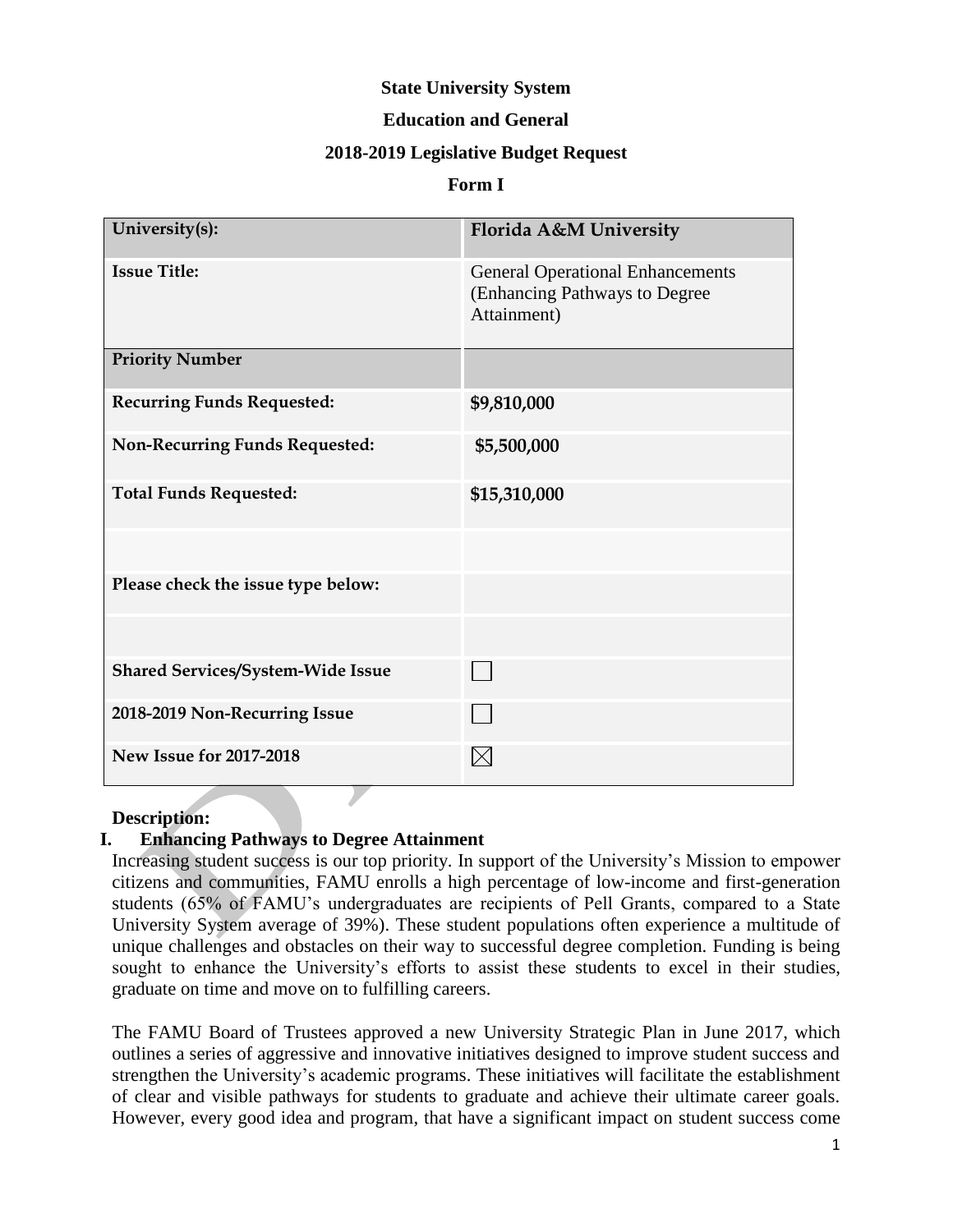with considerable costs. FAMU's budget constraints are limiting the scale and effectiveness by which these initiatives can be deployed. To fully implement these initiatives, FAMU requires additional funding, which will be used to: 1) enhance academic support services to increase retention and graduation rates; 2) strengthen academic programs to increase degree production in areas of strategic emphasis; and 3) increase online course offerings to provide students with additional flexibility in scheduling courses to complete degree requirements. Through these efforts, FAMU will increase student success, improve outcomes on the Performance Based Funding Metrics (and other key performance indicators), and expand its capacity to address critical workforce needs for the state of Florida.

Increasing the number of students who gain employment in their field of study directly upon graduation is a key priority. Therefore, a comprehensive approach must be deployed to ensure coordination throughout the University. A combination of non-recurring and recurring funds are being sought to enhance the efforts underway that introduce students to a myriad of preemployment opportunities designed to increase their overall marketability after graduation. The requested funding will be used to address the following: 1) streamlined communication; 2) coordinated outreach; 3) centralized data collection; and 4) increased employment (12 months after graduation).

# **A. Enhance Academic Support Services to Increase Retention and Graduation Rates**

**\$1,750,000**

FAMU is requesting 25 Intrusive Advisors/Academic Coaches and 100 peer mentors/peer tutors. This funding will help FAMU make significant improvements on student outcomes by implementing national best practices that have proven to be successful in increasing retention and graduation rates of student populations similar to FAMU's.

# **Recurring:**

#### Advisement

Intrusive Advisors and Academic Coaches will be employed to provide additional monitoring and support for at-risk students. This approach goes beyond traditional academic advisement approaches in that Intrusive Advisors and Academic Coaches take a proactive approach to identifying risk factors and providing students with more personalized attention. For example, students with GPAs below 2.4 will attend mandatory tutorial sessions and be required to meet with their Intrusive Advisor and Academic Coach two times per week. Advisors and Coaches also will provide students with career counseling. These approaches are proven practices in higher education that have led to significant increases in student success outcomes at institutions across the nation in recent years.

1) 25 Intrusive Advisors and Academic Coaches (25 x \$50,000/ea. = \$1,250,000)

# **Recurring:**

# Academic Support Services

FAMU's academic support services will be enhanced by expanding the use of peer-mentoring and peer-tutoring services in STEM and related disciplines, with a focus on high-failure rate courses. Proven approaches, such as using supplemental instruction and learning assistants, will be used to provide students with additional avenues for seeking assistance.

1) 100 Peer Mentors/Peer Tutors (100 x \$3,000/ea. = \$300,000)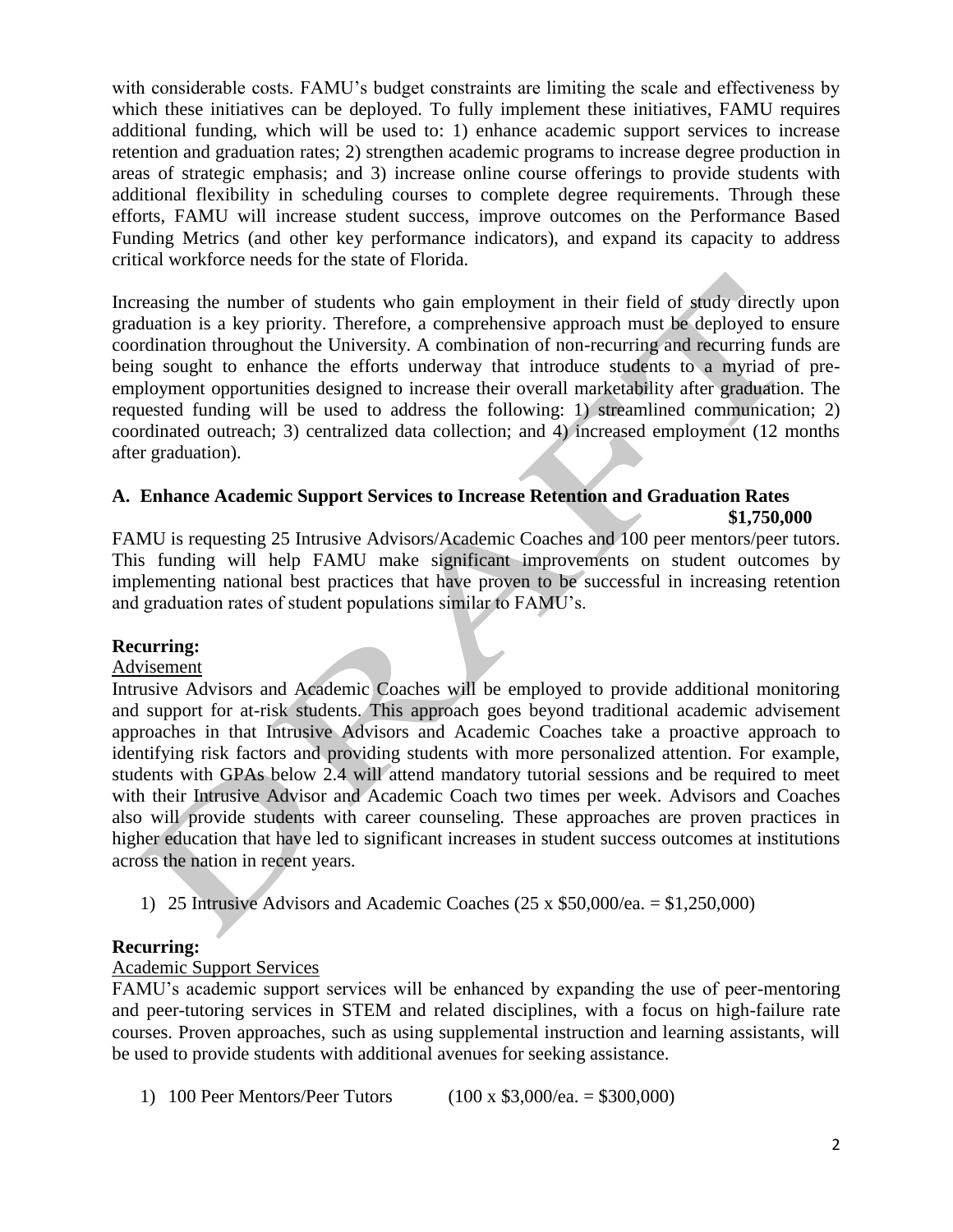High achieving upper-division undergraduates and advanced graduate students will be employed to serve as Peer Mentors/Peer Tutors (\$1,500 each term as OPS employees)

#### **Recurring:**

#### Technology Enhancements

FAMU is requesting \$100,000 in recurring funds for an Early-alert System and \$100,000 in recurring funds for Predictive Analytics software that will be used for innovative technology solutions to facilitate enhanced student monitoring/tracking and increased use of data analytics to assist in predicting student outcomes.

#### **B. Strengthen Academic Programs \$10,060,000**

FAMU has achieved distinction for its high production of graduates in several areas, including STEM and the health fields. In order for the University to continue to provide students with high quality learning experiences, and produce graduates with the requisite skills to address Florida's critical workforce needs, investments are needed to strengthen and expand academic programs in areas of strategic emphasis, particularly professional programs that have licensure pass rate requirements. Specific programs that have been targeted for enhancement include agriculture, cybersecurity, data science, health sciences (e.g. pharmacy, nursing, physical therapy), and core science and mathematics disciplines. These investments will allow the University to hire topnotch faculty and support staff, and upgrade outdated infrastructure in teaching laboratories and classrooms to provide students with relevant hands-on learning experiences and access to cutting-edge instrumentation.

#### Faculty Excellence

Employing high quality faculty is vital to sustain FAMU's ability to provide students with exceptional learning experiences and increase student success. FAMU is requesting recurring funds for 35 new faculty lines. The requested faculty lines will enable FAMU to address critical staffing shortages and reduce heavy teaching loads in several key programs, and develop new academic program offerings for our students in areas of strategic emphasis. The additional faculty will enhance FAMU's student success initiatives in several ways. New, high-performing faculty in professional programs that have licensure pass rate requirements, (pharmacy, nursing, physical therapy) will enable the programs to provide students with additional academic support, advising/mentoring, and assistance in preparing for licensure exams. New faculty hires in the core sciences and mathematics will help to reduce faculty teaching overloads and decrease the reliance on adjunct instructors in key gateway courses that have high failure rates. Additionally, new hires in areas such as cybersecurity and data science will support the goals of the new University Strategic Plan to develop cutting-edge academic programs for students in areas of high-demand for the state and nation.

# **Recurring:**

- 1) 35 new faculty lines (35 x \$120,00/ea. = \$4,200,000)
	- 12 faculty lines in the health sciences
	- 10 faculty lines in mathematics and the basic sciences
	- Six faculty lines in cybersecurity and computer science
	- Four faculty lines in data science and business analytics
	- Three faculty lines in sustainability and environmental science

#### **Non-Recurring:**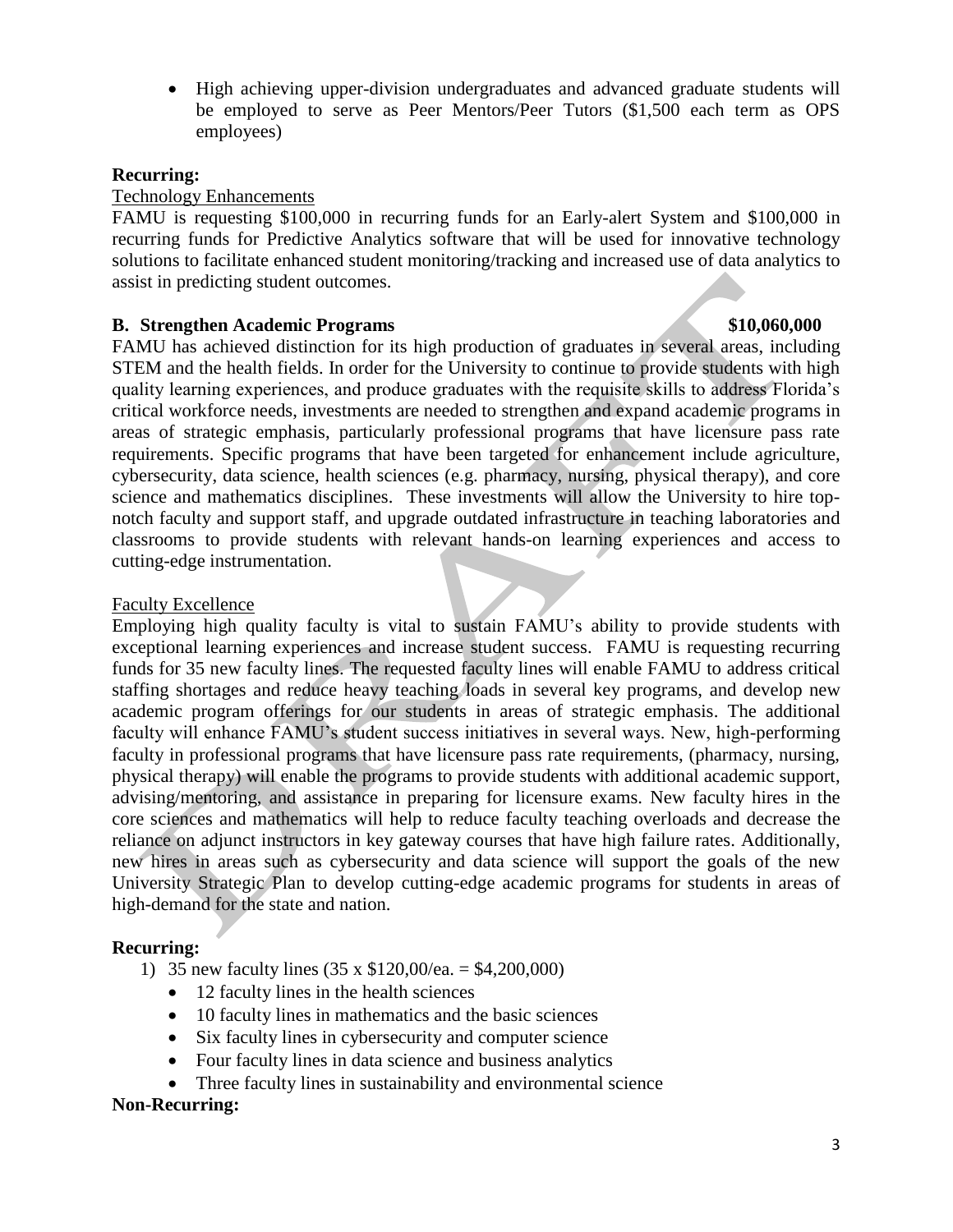- 2) Support packages for new and existing faculty (\$3,500,000)
	- Equipment and instrumentation are needed to support faculty instruction and research efforts.

#### Program Enhancements

High-quality academic programs must have state-of-the art learning environments, modern technology and sufficient staff support to provide students with the types of learning experiences and training that will enable them to be competitive for employment in high demand areas. FAMU is requesting non-recurring funds for instrumentation and technology upgrades to teaching laboratories and classroom spaces and recurring funds to hire six support staff to manage the learning facilities.

#### **Non-Recurring:**

- 1) Laboratory Instrumentation and Instructional Technology (\$2,000,000)
	- Instrumentation and equipment to outfit teaching laboratories and classroom spaces in programs of strategic emphasis

#### **Recurring:**

- 1) Support Staff (6 x  $$60,000$ /ea.  $= $360,000$ )
	- Staff to maintain teaching laboratories, research facilities and learning centers in the premier academic programs

# **C. Online Course Offerings \$3,000,000**

# Expansion of Online Education is a top priority of the Florida Board of Governors as it focuses on transformative and innovative approaches to the delivery of higher education. Online Education allows FAMU to expand its portfolio of course offerings to meet the needs of its diverse student population. Online Education has been identified as a priority in the new University Strategic Plan, with a goal of enhancing pathways to degree attainment by increasing the availability of online course offerings to provide students with additional flexibility in enrolling in courses to complete degree requirements. Securing additional legislative support of Online Education will support FAMU's ongoing efforts to increase student success by increasing access to required courses and enhancing academic support services for online learners.

Online Education at most State University System (SUS) institutions is funded by assessing a Distance Learning Fee of up to \$50.00 per credit hour to the students enrolled in online courses. FAMU is currently not authorized to charge these fees, which places the University at a significant disadvantage because of the lack of recurring resources necessary to increase online capacity. FAMU needs recurring resources so that students can benefit from the flexibility of anytime, anywhere education that provides individuals with family or work obligations with many options for completing their education in a timely fashion with reduced debt.

In November 2015, the Board of Governors approved the State University System's 2025 Strategic Plan for Online Education to guide the future development of online education in the State University System. The SUS 2016 Annual Report for Online Education, the first such report for online education in the System, reflects the progress universities have made in online education, in addition to their opportunities for further improvement.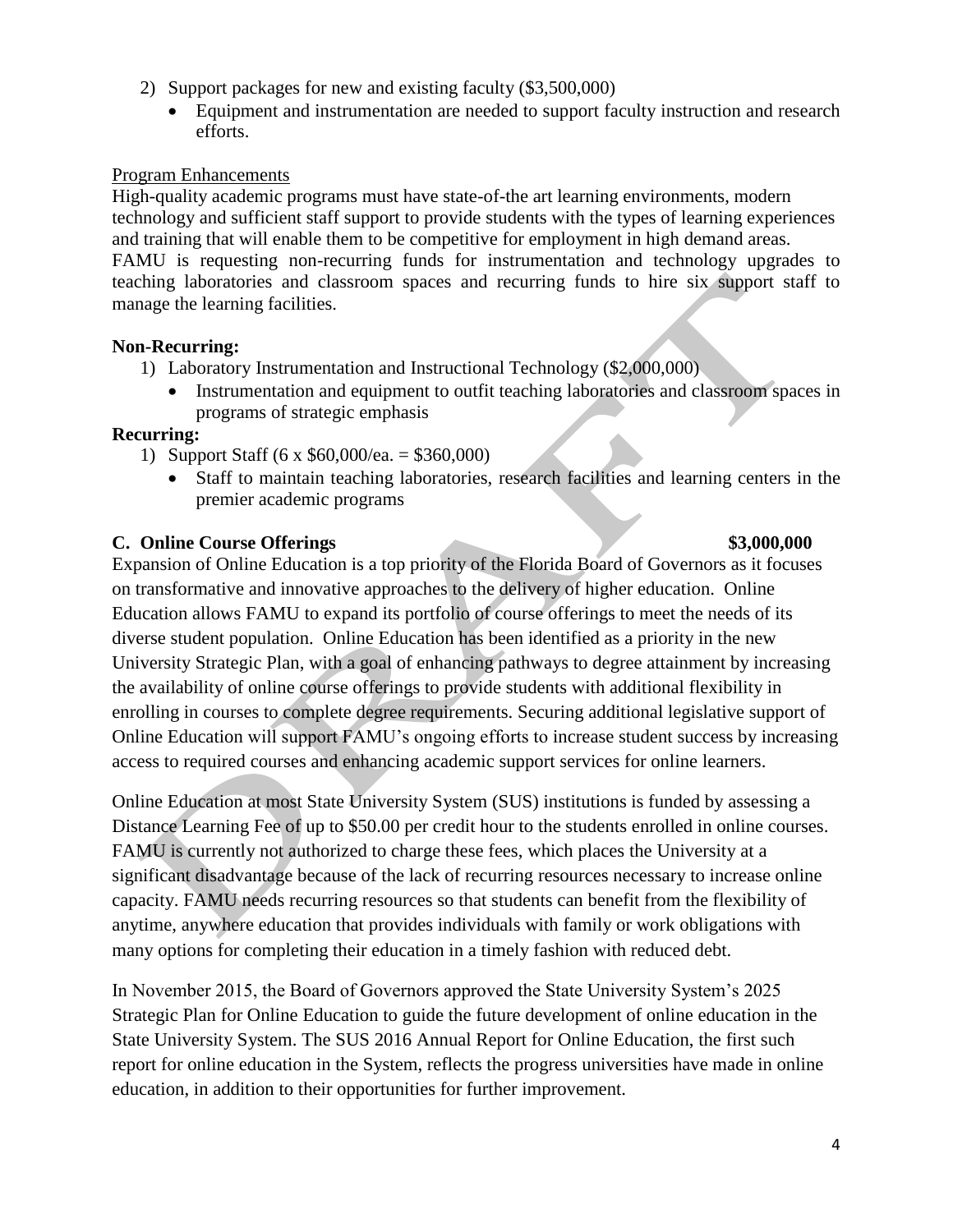- The average number of years to degree for full-time, first time in college (FTIC) baccalaureate students in 120-hour programs was **4.33** for students who took no distance learning courses, and **3.92** for students who took 41%-60% of their courses via distance learning.
- Sixty-one percent (61%) of SUS students took at least one distance learning course in 2015-16.
- System-wide, 24% of undergraduate credit hours in 2015-16 were taken in distance learning courses.

The SUS 2016 Annual Report for Online Education makes it clear that student demand for online education is increasing and time to degree is decreasing for students who take 41%-60% of their courses online.

Finally, the strategic direction for Online Education at FAMU utilizes Data Analytics to create dashboards and reports to identify and prioritize the conversion of high demand and barrier courses best suited for online delivery. The data indicates that General Education courses are in high demand at FAMU. Just as all of the other institutions in the SUS have done, FAMU must offer its General Education core courses online, as they are the key building blocks to develop a high impact, robust online capacity to improve student success and pathways to degree attainment. FAMU also has an opportunity to significantly increase its online course offerings during the summer session. Over the past two years, over 900 students have taken transient courses at other institutions.

FAMU achieved significant progress in online education as a result of the 2014-2015 nonrecurring appropriation provided by the Legislature. This investment in faculty, infrastructure, technology resources, support staff and professional development enabled FAMU to establish a robust online learning environment and positioned the University to implement an effective distance-learning foundation. Specifically, since the 2014-2015 appropriation, more than 11,000 enrollments have occurred in the online courses that were developed with the non-recurring funds. However, limited funding has inhibited FAMU from meeting the goals as outlined in the Florida Board of Governors Strategic Plan for Online Education. The \$1,000,000 non-recurring appropriation by the Legislature for 2017-2018 will enable us to increase our general education online course offerings. However, additional funds are still needed to allow FAMU to further increase its online course offerings to meet the demanding needs of its students by accommodating their flexible work schedules, decreasing their debt and reducing their time to degree.

A sustained investment is necessary for FAMU to ensure that the components required to effectively deliver online education are in place. FAMU is requesting a total of \$3,000,000 in recurring funds to develop and offer online courses in areas of strategic emphasis with a focus on the STEM disciplines, increasing access, lowering the cost of education and improving student outcomes through high quality online education. Moreover, the funds will be utilized to enhance the Online Faculty Training and Development Program by providing faculty with technology resources necessary to build high quality online courses. Eight Instructional Designers at \$100,000/ea. for \$800,000 in recurring funds to work with the Subject Matter Experts (SMEs) to convert courses by designing and developing them for online delivery and two Graphic Designers at \$100,000/ea. for \$200,000 to serve as the graphic artists to create the storyboards